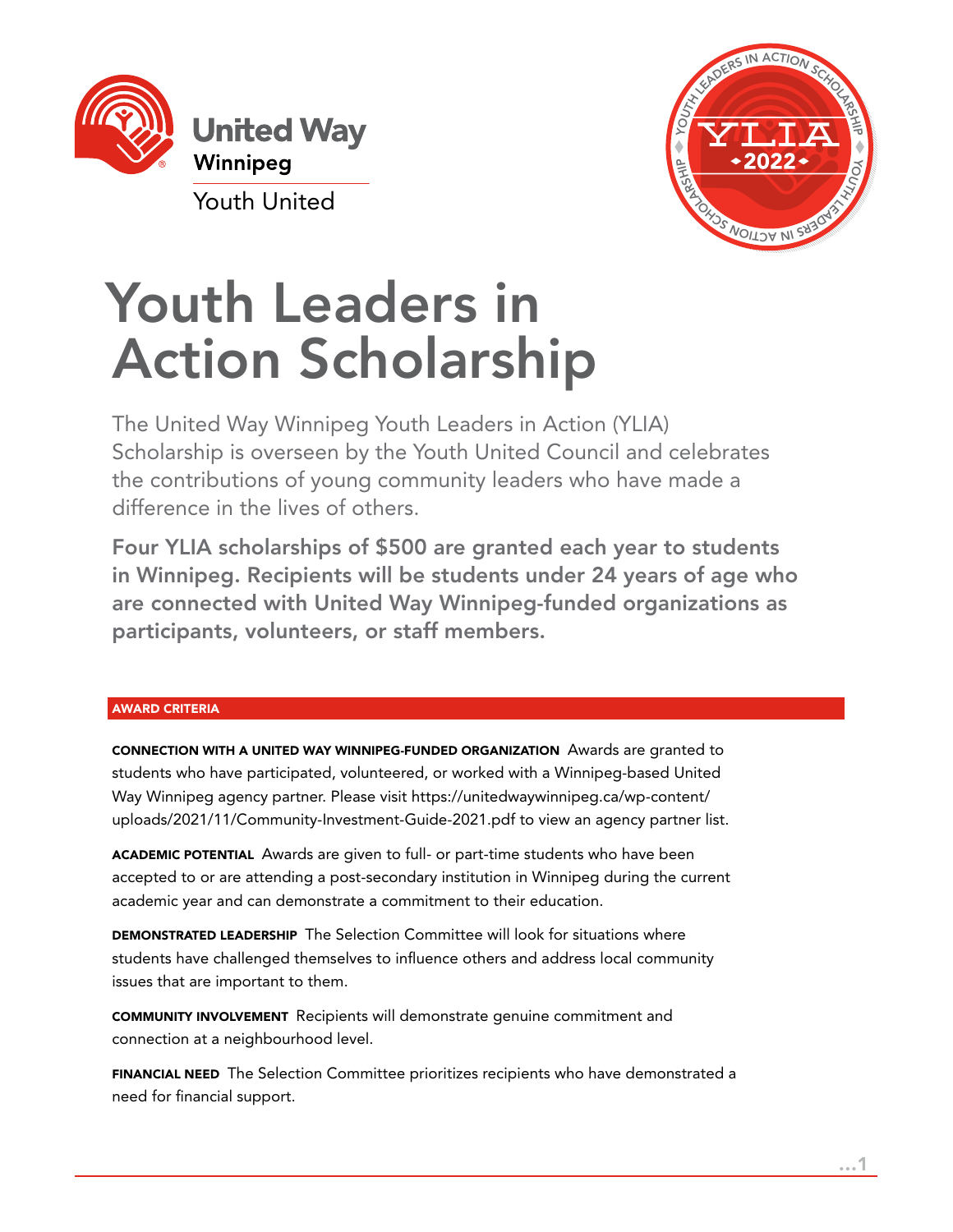

# APPLICATION FORM

APPLICATION INSTRUCTIONS

# IMPORTANT

A complete application must include:

- The four-page Youth Leaders in Action application form
- A signed Acknowledgement and Authorization section
- A completed reference form that has been filled out by your supervisor at the United Way Winnipeg agency partner where you are involved
- A copy of your latest academic transcript

# HOW WILL WE TREAT YOUR PERSONAL INFORMATION?

United Way Winnipeg respects the privacy of individuals by protecting personal information and adhering to legislative requirements with respect to protecting privacy. United Way Winnipeg values the trust of all individuals with whom it engages and recognizes that maintaining this trust requires that United Way Winnipeg be accountable in how it collects and uses personal information.

> To read the complete United Way Winnipeg Privacy Policy, please visit <http://unitedwaywinnipeg.ca/privacy-policy/>

> > Please send your completed application to:

Youth United Council United Way Winnipeg 580 Main Street Winnipeg, MB R3B 1C7

All applications must be postmarked no later than Friday, March 4, 2022.

…2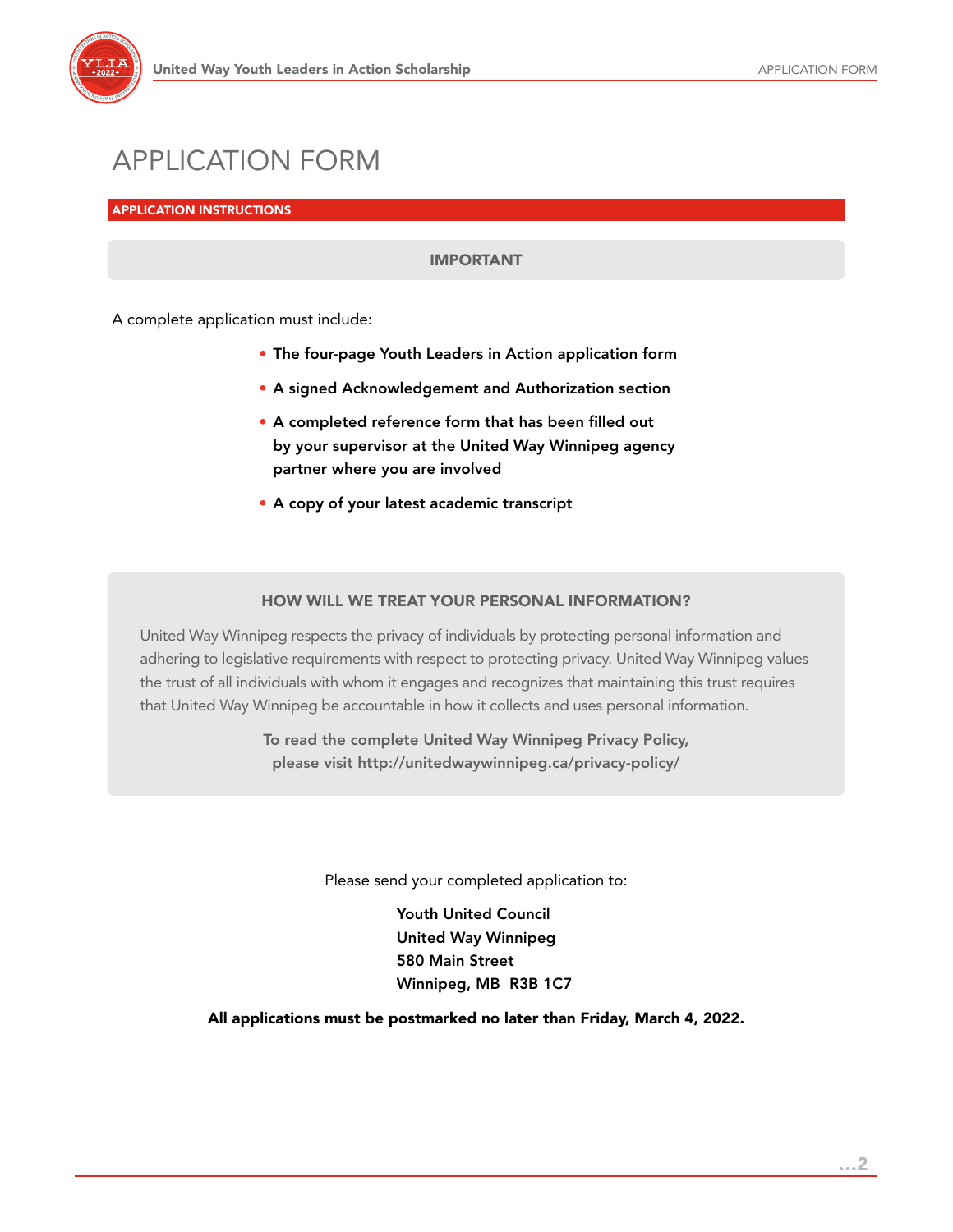

|                    | <b>PERSONAL INFORMATION</b> |                  |                  |             |
|--------------------|-----------------------------|------------------|------------------|-------------|
|                    |                             |                  |                  |             |
| Full Name:         |                             |                  |                  |             |
|                    | <b>FIRST</b>                |                  | LAST             |             |
| Address:           |                             |                  |                  |             |
|                    | STREET ADDRESS              |                  | APARTMENT/UNIT # |             |
|                    |                             |                  |                  |             |
|                    | <b>CITY</b>                 |                  | <b>PROVINCE</b>  | POSTAL CODE |
| Phone:             |                             | Alternate Phone: |                  |             |
| Email Address:     |                             |                  |                  |             |
|                    |                             |                  |                  |             |
| <b>Birth Date:</b> |                             |                  |                  |             |

#### SCHOOL INFORMATION

Please list all of the schools you've attended (except for elementary schools), starting with the most recent.

| <b>SCHOOL NAME</b> | YEARS ATTENDED | DATE OF GRADUATION<br>IF APPLICABLE |
|--------------------|----------------|-------------------------------------|
|                    |                |                                     |
|                    |                |                                     |
|                    |                |                                     |
|                    |                |                                     |

#### SPONSORING ORGANIZATION INFORMATION

| <b>Organization Name:</b>                                                 |                                      |              |
|---------------------------------------------------------------------------|--------------------------------------|--------------|
| Address:                                                                  |                                      |              |
|                                                                           | <b>STREET ADDRESS</b>                | UNIT#        |
| How have you been involved with this organization?                        |                                      |              |
| $\Box$ PROGRAM PARTICIPANT                                                | $\Box$ VOLUNTEER $\Box$ STAFF MEMBER |              |
| How long have you been involved with this organization?                   |                                      |              |
| Can we call the organization to ask about your involvement? $\square$ YES |                                      | $\Box$ NO    |
| If you said yes, who is the best person to talk to?                       |                                      |              |
|                                                                           |                                      |              |
|                                                                           | <b>NAME</b>                          | <b>PHONE</b> |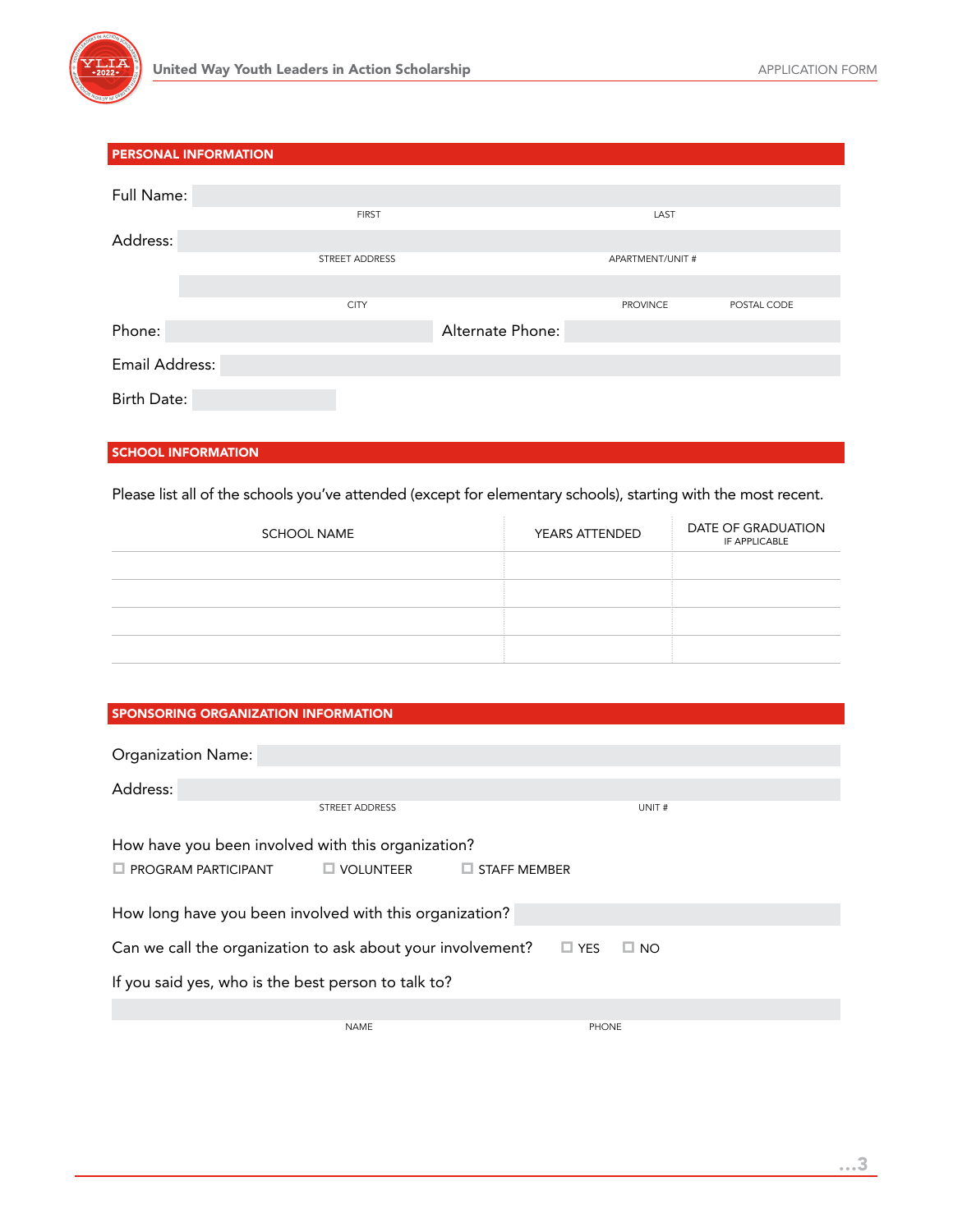

### GOALS

*Please answer the questions below in the space provided.*

#### A. PERSONAL GOALS

What are two or three personal goals you've set for yourself over the next few years?

#### B. ACADEMIC GOALS

What do you hope to accomplish by going to school?

#### C. COMMUNITY-RELATED GOALS

Tell us about your community and/or work volunteer experiences including:

| <b>ROLE</b> | <b>RESPONSIBILITIES</b> | LENGTH OF<br><b>INVOLVEMENT</b> | ARE YOU STILL<br>INVOLVED? |
|-------------|-------------------------|---------------------------------|----------------------------|
|             |                         |                                 |                            |
|             |                         |                                 |                            |
|             |                         |                                 |                            |
|             |                         |                                 |                            |
|             |                         |                                 |                            |
|             |                         |                                 |                            |

How would you like to contribute to the community over the next few years?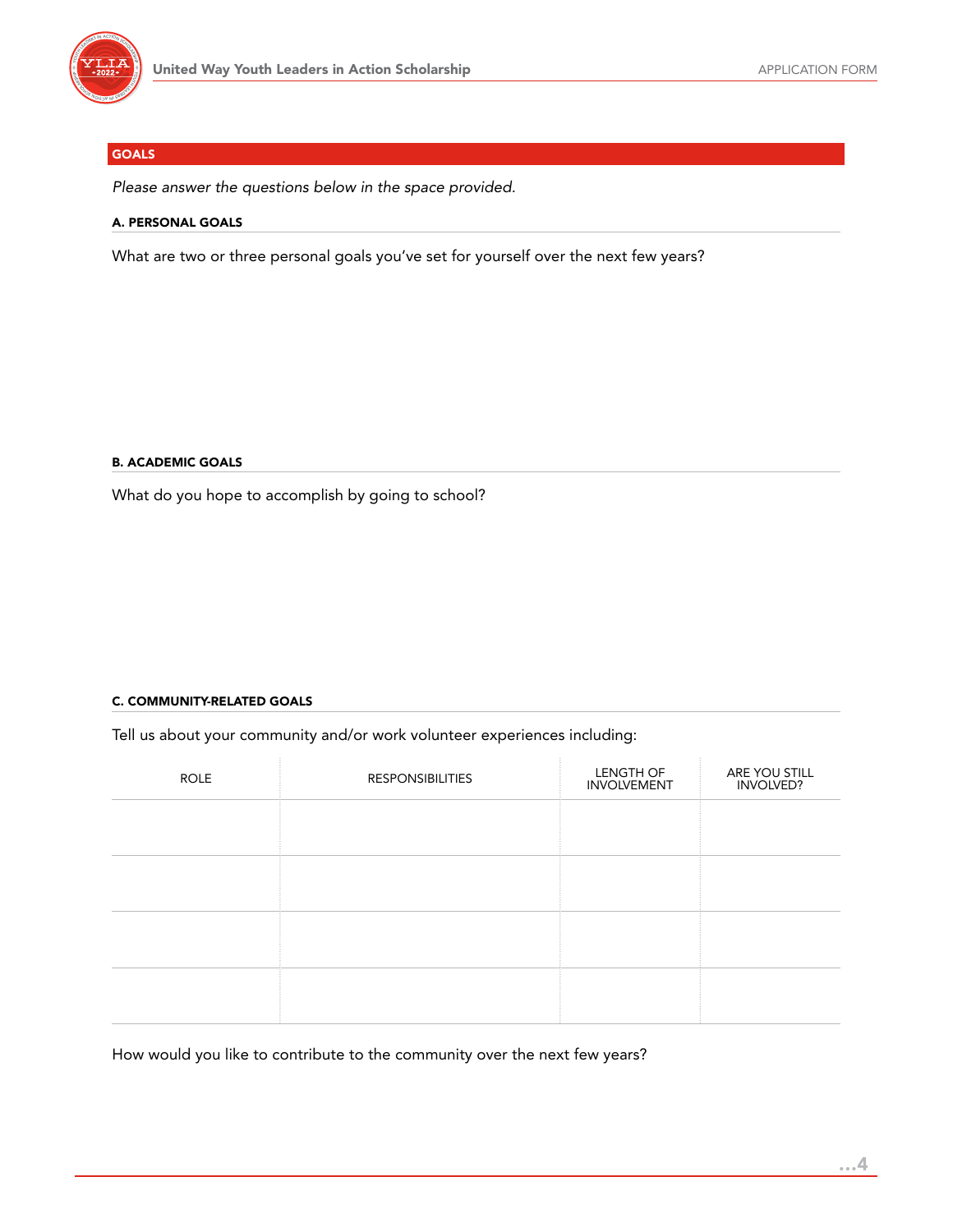

#### PERSONAL GROWTH

Tell us about a time when you've challenged yourself to do something difficult that was important to you.

#### CONNECTION TO YOUR SPONSORING ORGANIZATION

Please tell us about your connection to the organization sponsoring your application. How have you been involved and what has it meant to you? How do you plan to be involved with the organization in the future?

#### FINANCIAL INFORMATION

Please provide relevant details about your financial situation.

(All we require is a general overview — you do not have to provide specific or personal information).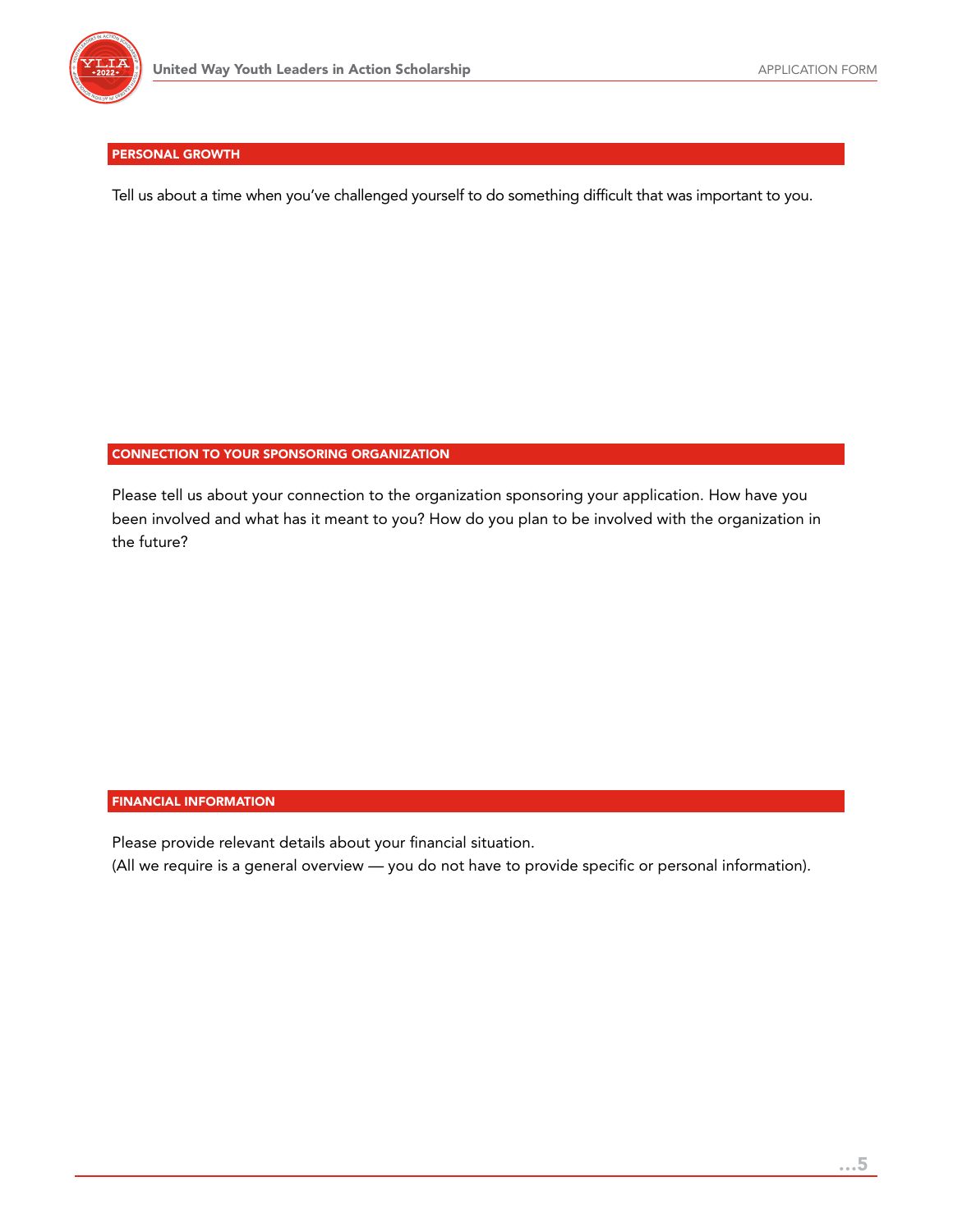

#### ACKNOWLEDGEMENT AND AUTHORIZATION

I understand that the information I've provided will be used to assess my eligibility for the Youth Leaders in Action Scholarship. All of the information provided on this application form and any supporting material is true, accurate and complete.

Signature Date Communication of the Communication of the Date Date

| <b>MEDIA RELEASE</b> |
|----------------------|
|                      |

If you are selected as a recipient of this award, United Way Winnipeg may publish your name and/or picture in material used to promote the scholarship program.

I consent to having my name and/or picture used in United Way Winnipeg's promotional materials

I DO NOT consent to having my name and/or picture used in United Way Winnipeg's promotional materials

| Signature                        | Date |
|----------------------------------|------|
| Guardian signature (if under 18) | Date |
|                                  |      |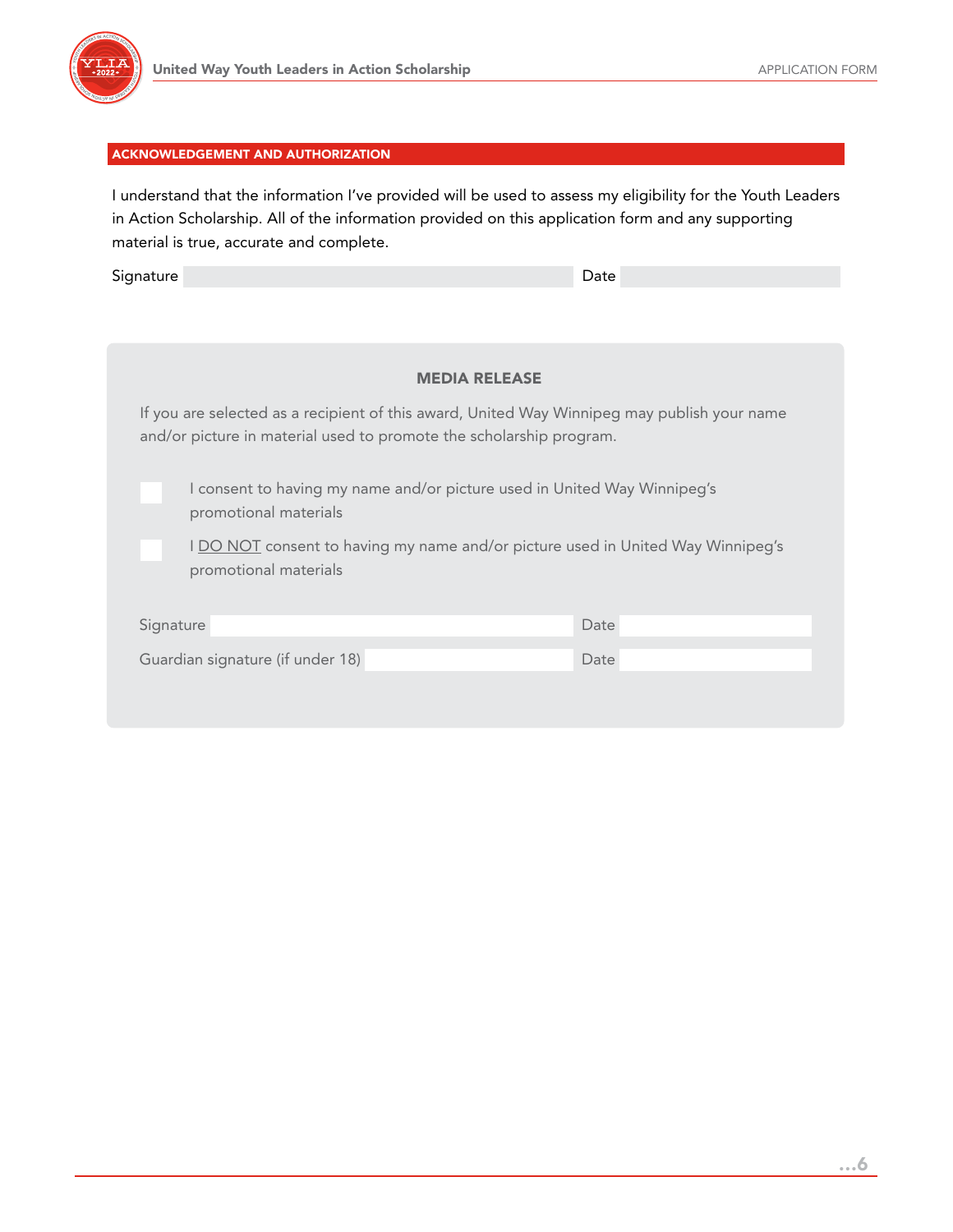

# REFERENCE FORM

#### **INSTRUCTIONS**

This form should be filled out by a staff member or volunteer supervisor from the United Way Winnipeg agency partner sponsoring the applicant. The reference should complete the form and send it directly to United Way Winnipeg in a sealed envelope with their signature across the flap.

Please address the reference form to: Selection Committee

Youth Leaders in Action Scholarship United Way Winnipeg 580 Main Street Winnipeg, MB R3B 1C7

If you have any questions, please email United Way Winnipeg at youthunited@unitedwaywinnipeg.ca

#### AWARD CRITERIA

CONNECTION WITH A UNITED WAY WINNIPEG-FUNDED ORGANIZATION Awards are granted to students who have participated, volunteered, or worked with a Winnipeg-based United Way Winnipeg agency partner. Please visit https://unitedwaywinnipeg.ca/wp-content/uploads/2021/11/Community-Investment-Guide-2021.pdf to view an agency partner list.

ACADEMIC POTENTIAL Awards are given to full- or part-time students who have been accepted to or are attending a post-secondary institution in Winnipeg during the current academic year and can demonstrate a commitment to their education.

DEMONSTRATED LEADERSHIP The Selection Committee looks for situations where students have challenged themselves to influence others and address local community issues important to them.

COMMUNITY INVOLVEMENT Recipients can demonstrate genuine commitment and connection at a neighbourhood level.

FINANCIAL NEED The Selection Committee prioritizes recipients who have demonstrated a need for financial support.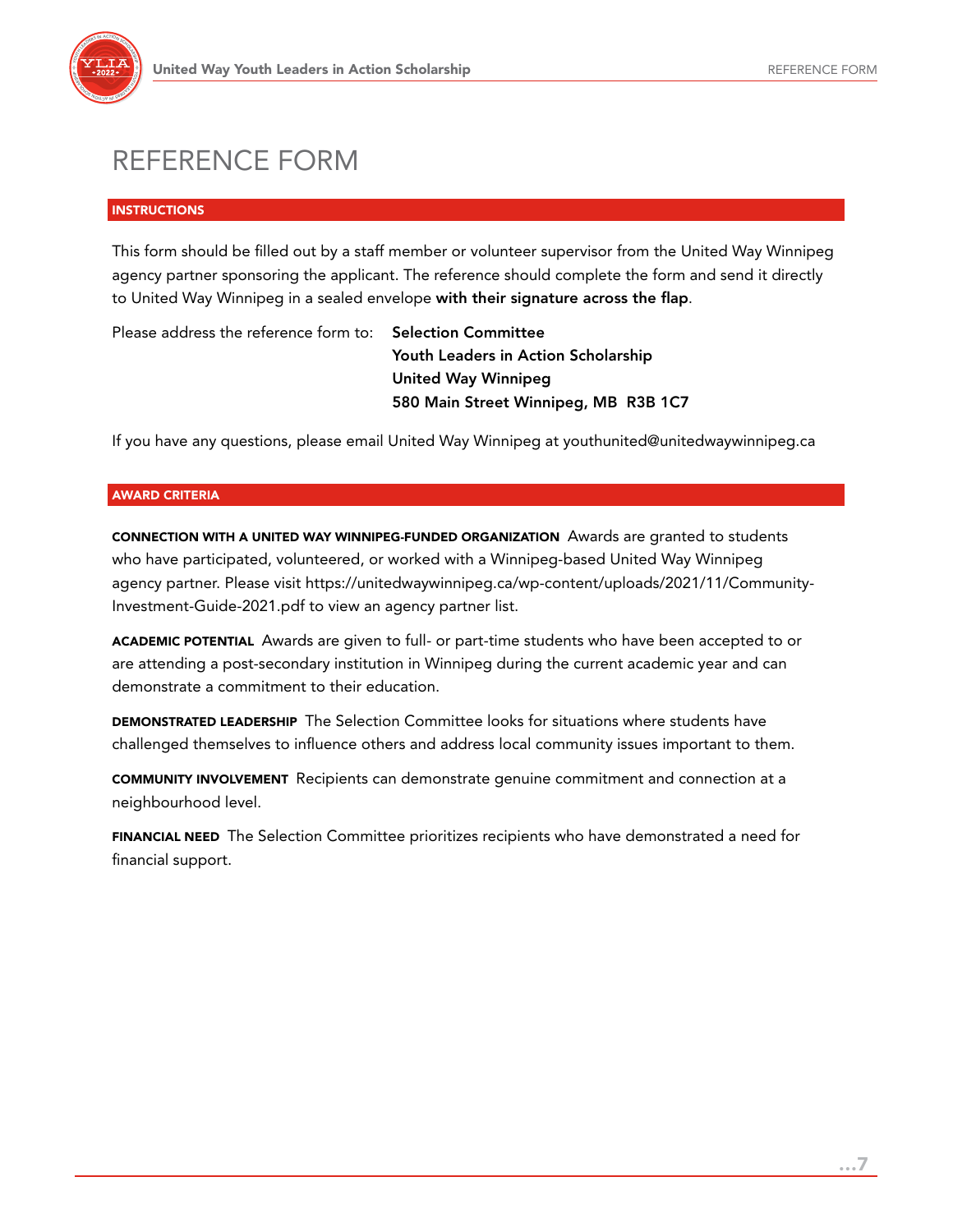

#### CONTACT INFORMATION

| I am providing a reference for: |        |
|---------------------------------|--------|
| My name:                        |        |
| Organization:                   |        |
| Position:                       | Phone: |
| Email:                          |        |

#### INVOLVEMENT WITH YOUR ORGANIZATION

How has this young person been involved with your organization? What kind of contribution have they made?

#### PERSONAL CHARACTERISTICS

What are two or three personal characteristics that have helped this young person succeed?

#### LEADERSHIP POTENTIAL

Please describe one situation where this student has taken the responsibility to motivate their peers. What makes them a leader?

ADDITIONAL COMMENTS